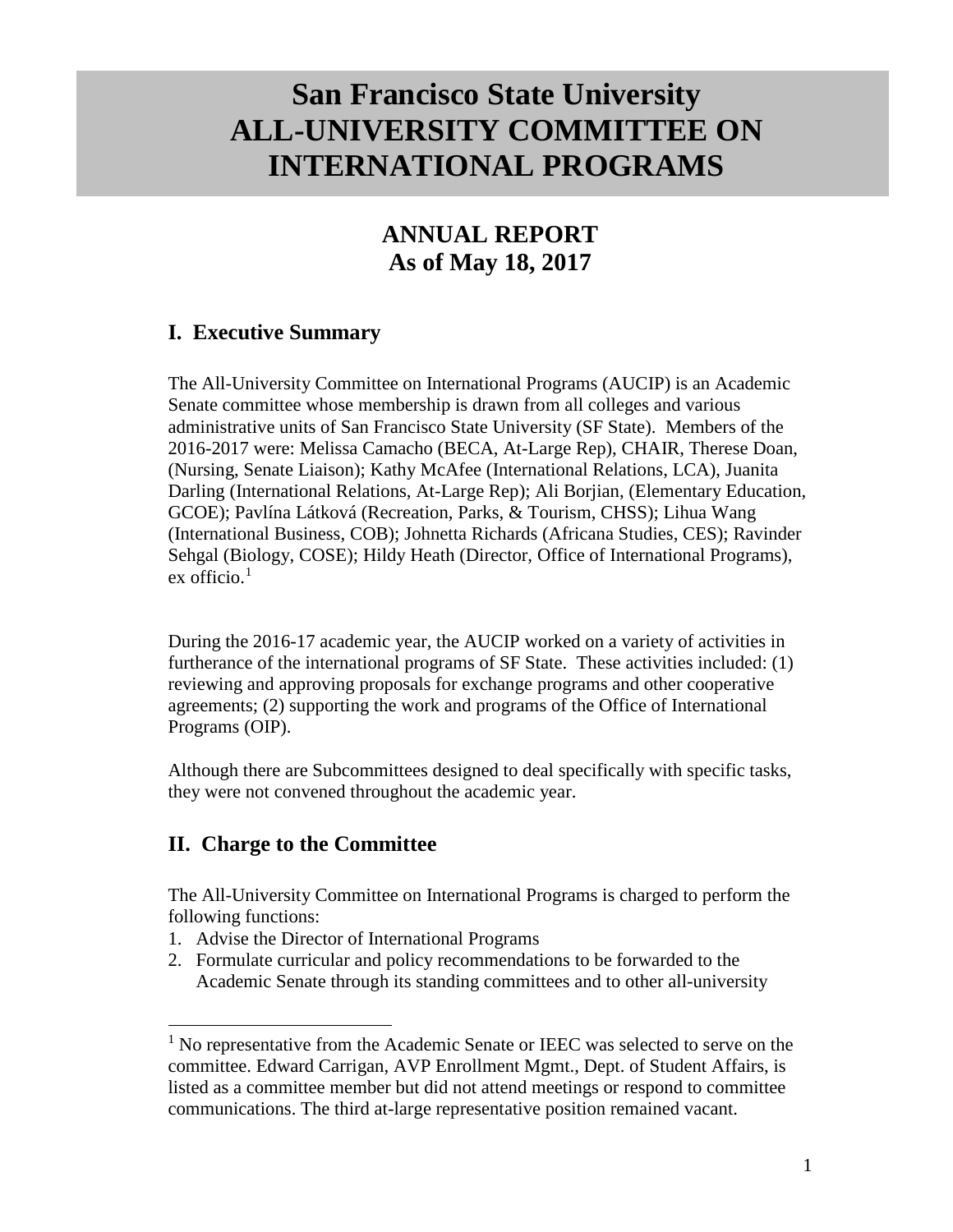committees such as the Graduate Council, the General Education Council or the Interdisciplinary Council as appropriate.

- 3. Represent the faculty on matters concerning international programs.
- 4. Elicit support from the faculty and administration for international programs.
- 5. Facilitate coordination of inter-college and all-university projects that enhance the University's international programs.
- 6. Develop plans for new international education projects, in cooperation with departments, schools or colleges.
- 7. Collect, compile and transmit information about the University's international programs:
	- a. Receive reports from the units that operate international programs about the activities of these programs.
	- b. Collect and compile whatever additional information about the operation of the University's international programs the Committee deems necessary to fulfill its charge.
	- c. Inform the campus community about opportunities provided by international programs.
	- d. Bring any problems or concerns regarding the operation of international programs to the attention of whichever university offices or committees have responsibility for resolving such problems or concerns.
	- e. Report annually to the Academic Senate.

# **III. Activities of the Year**

#### **1. Exchange Programs and Other Cooperative Agreements.**

The AUCIP recommended for approval the following proposals for bilateral exchange with SF State:

- Memo of Intent: International College (ICO) of National Institute of Development Administration (NIDA), Bangkok, Thailand
- Memo of Intent: Meiji University, Tokyo, Japan
- Memo of Intent: Mod'Art Fashion Design School, Paris, France
- Memo of Intent: Beijing Normal University, China

The committee notes that the number of MOUs, proposals, etc. has **decreased significantly** since last year.

## **2. Formulate Positions and Recommendations.**

As part of the AUCIP's on-going efforts to draft policy and offer recommendations to be forwarded to the Academic Senate through its standing committees and to other all-university committees, it is calling for an intentional, purposeful plan that supports the importance of internationalization on campus, or at the local, national, and international level. It notes the importance of having a strategic plan in place that can be used prioritize this work. It also recommends that a process be developed to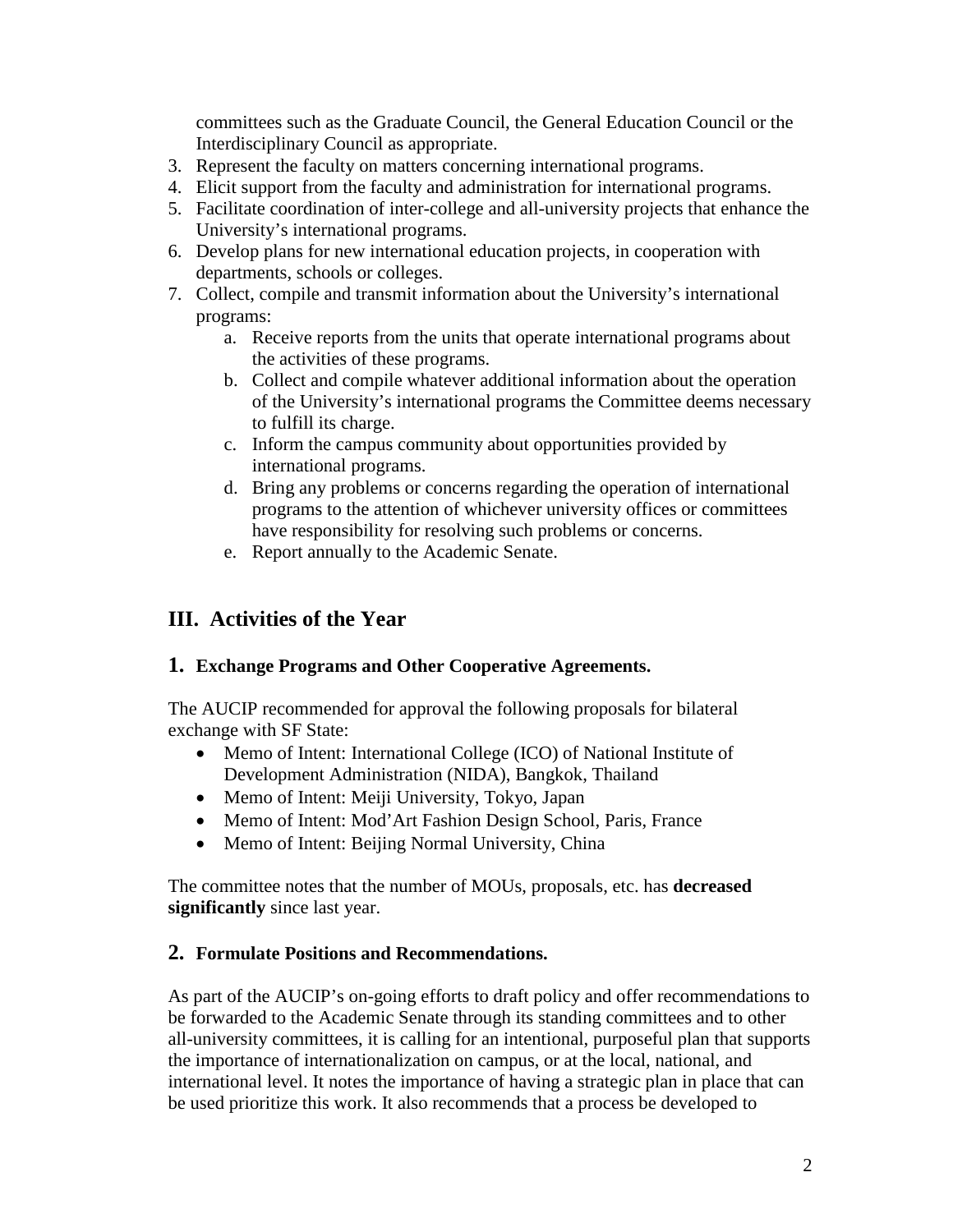integrate multicultural and international content at San Francisco State University to broaden and strengthen students' education.

#### **3. Support the work and programs of the Office of International Programs.**

The OIP has defined five (5) major areas of responsibility: (1) Serve as a clearinghouse of information on international education; (2) assist in the international development of faculty and curriculum; (3) serve students, both international students and study abroad students; (4) work with the community, including local, state and federal agencies and international organizations; and, (5) advice on and support international protocol, oversee campus protocol for international visitors and assist faculty and staff in preparing for international visitors.

This year the AUCIP supported various OIP activities (highlighted below) that relate to the first, third, and fifth area of responsibility.

- International Education Week. SF State's International Education Week is one of the largest in the country. The 2016 annual International Educational Week (IEW), held November 14-18, was very successful. There was an effort on behalf of OIP to increase faculty involvement.
- International Exchange**.** There is a decline in participants in the CSU-IP programs, which are mostly learned language programs, and established in locations where bilateral exchanges can't be established. The overall numbers of students participating in international exchange/study abroad don't reflect the decline, but system-wide numbers are going down in specific programs. At SF State the degree requirements are pushing students to finish school, and as a result there is a lack of double majors. In the past students were allowed to double major, and participating in CSU-IP programs helped them complete the 24-30 units they needed to finish. The double-major policy is limited to SF State. It was instituted in 2011 and hasn't been revisited.

AUCIP has begun exploring some of the ways to assist SF State students who want to go abroad, but cannot due to the specific degree maps they have to follow at SF State. These maps discourage a second major or a minor. It's difficult for students to justify going overseas (and keep their financial aid) if they surpass the 120-credit unit requirement, which is often necessary to complete a second major or a minor.

The lack of an IEEC student representative led to a lack of communication about student-sponsored international exchange events that AUCIP usually supports. However, AUCIP continues to play an active role in preparing students for study abroad by promoting these programs in classes, teaching prerequisite classes, writing recommendation letters, and mentoring students.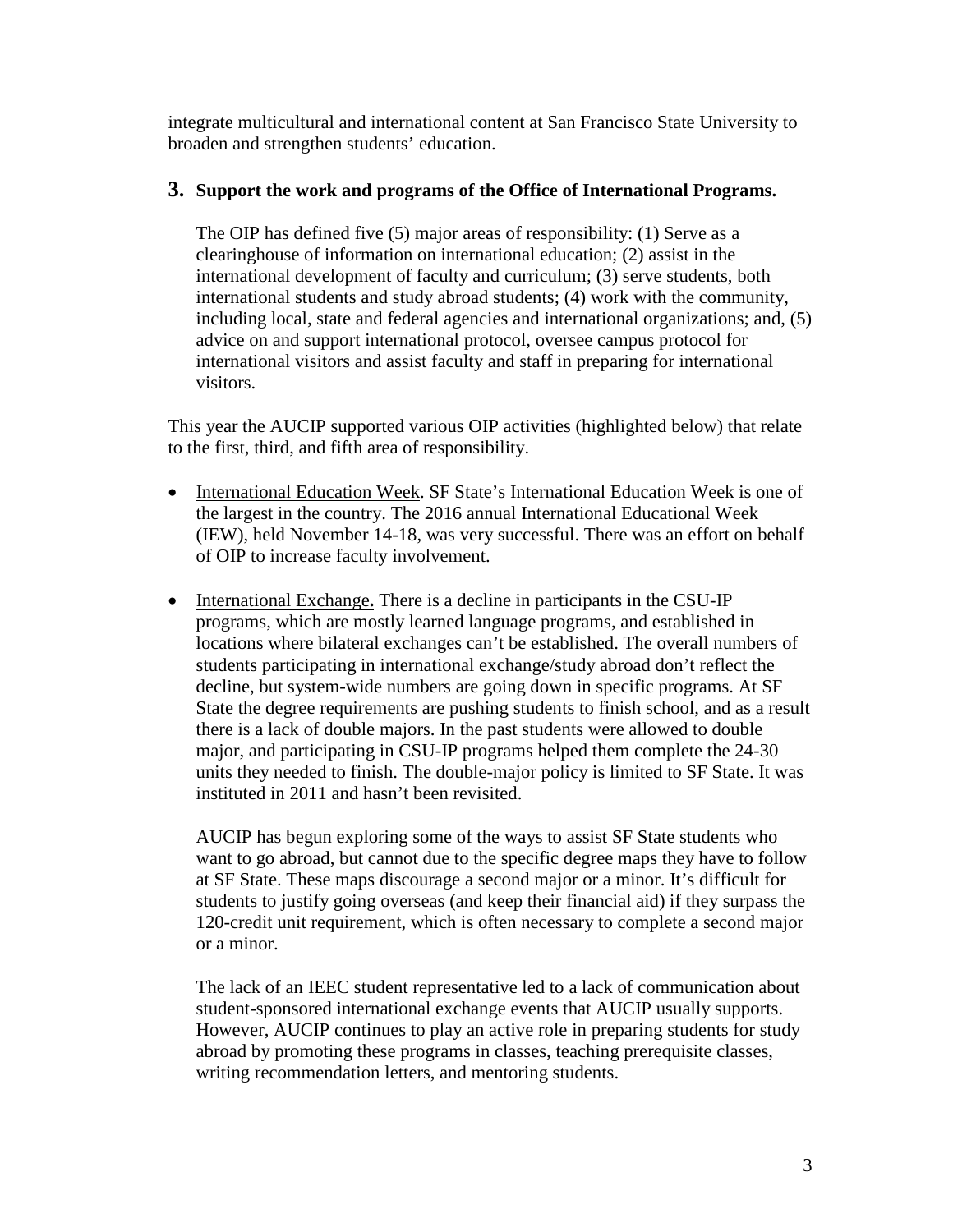- CSU Resident Director Program. AUCIP promoted the program to faculty. Statewide Representative met and communicated with potential applicants to the program to clarify questions and share additional information.
- Faculty Inventory of International Activities**.** AUCIP has collected information from faculty across the colleges identifying and recognizing their current international activities both on campus and abroad. This inventory will become part of a formal statement about the importance of campus internationalization that will be submitted to President Wong and other administrators by the end of fall 2017.

#### **4. Represent the Faculty On Matters Concerning International Programs.**

The AUCIP continues to be troubled by the concerns raised by faculty about putting together faculty-led programs. Many SF State faculty note that the process is frustratingly difficult because of the constantly changing criteria. It also appears that the criteria are different based on the country being visited. Specific details like insurance requirements have led to faculty going outside of the university to organize these trips. It is also leading to the disappearance of faculty-led study abroad programs. The AUCIP is once again calling for a consistent policy that all faculty members should be expected to adhere to, irrespective of country. While AUCIP understands that many of these issues are a result of the requirements placed on Risk Management from the Chancellor's Office, the committee believes that more needs to be done to assist faculty in this area.

## **IV. Summary of goals for the 2017-2018 year**

- Continue to promote International Exchange opportunities.
- Participate in International Education Week 2017.
- Continue to monitor (and when possible) address the concerns of faculty attempting to develop, sponsor, or continue international exchange programs.
- Continue to explore ways of eliminating the inconsistent criteria guiding the development and approval of faculty-led exchange programs.
- Continue to pursue ways that students can participate in CSU-IP programs by lifting restrictions on student double-majors, or finding a way for participating students to be exempt from them for the specific purpose of going abroad. This might include raising the issue in the Academic Senate, early tenure at SF State, and working with the Office of Financial Aid to protect students' eligibility.